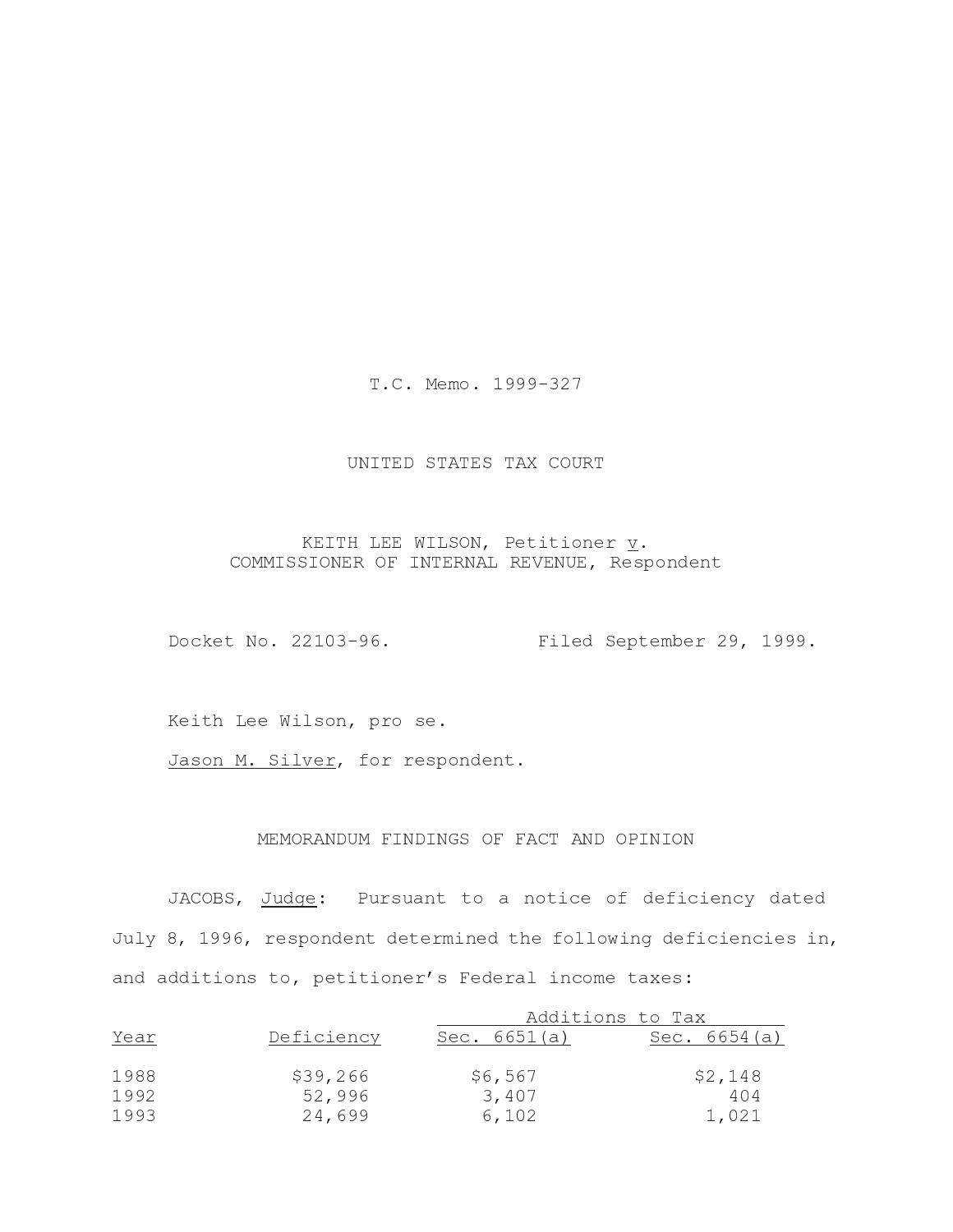On October 15, 1996, petitioner filed a petition placing years 1986 through 1994 at issue. On December 13, 1996, respondent filed a motion to dismiss for lack of jurisdiction and to strike:  $(1)$ Years 1986, 1990, and 1994 on the ground that no deficiencies in taxes for those years had been determined, and (2) years 1987, 1989, and 1991 on the ground that the petition with respect to those years was untimely (those years were the subject of a notice of deficiency dated June 4, 1996). Petitioner conceded that a notice of deficiency had not been issued for years 1986, 1990, and 1994, and therefore respondent's motion to dismiss those years for jurisdiction was appropriate. However, petitioner lack of maintained that dismissal for years 1987, 1989, and 1991 should be based on the ground that the June 4, 1996, notice of deficiency was not sent to his last known address. We agreed with petitioner's position on the last known address issue. See Wilson v. Commissioner, T.C. Memo. 1997-515. We issued an order on December 3, 1997, dismissing: (1) Years 1986, 1990, and 1994 on the ground that no notice of deficiency for those years had been issued, and (2) years 1987, 1989, and 1991 on the ground that the notice of deficiency for those years was invalid.

Petitioner now seeks refunds for 1988 (in the amount of \$27,268) and 1992 (in the amount of \$25,135) Federal income taxes. The parties stipulated: (1) For 1988, petitioner made estimated tax payments of \$5,000, and a remittance of \$8,000 (included with

 $-2-$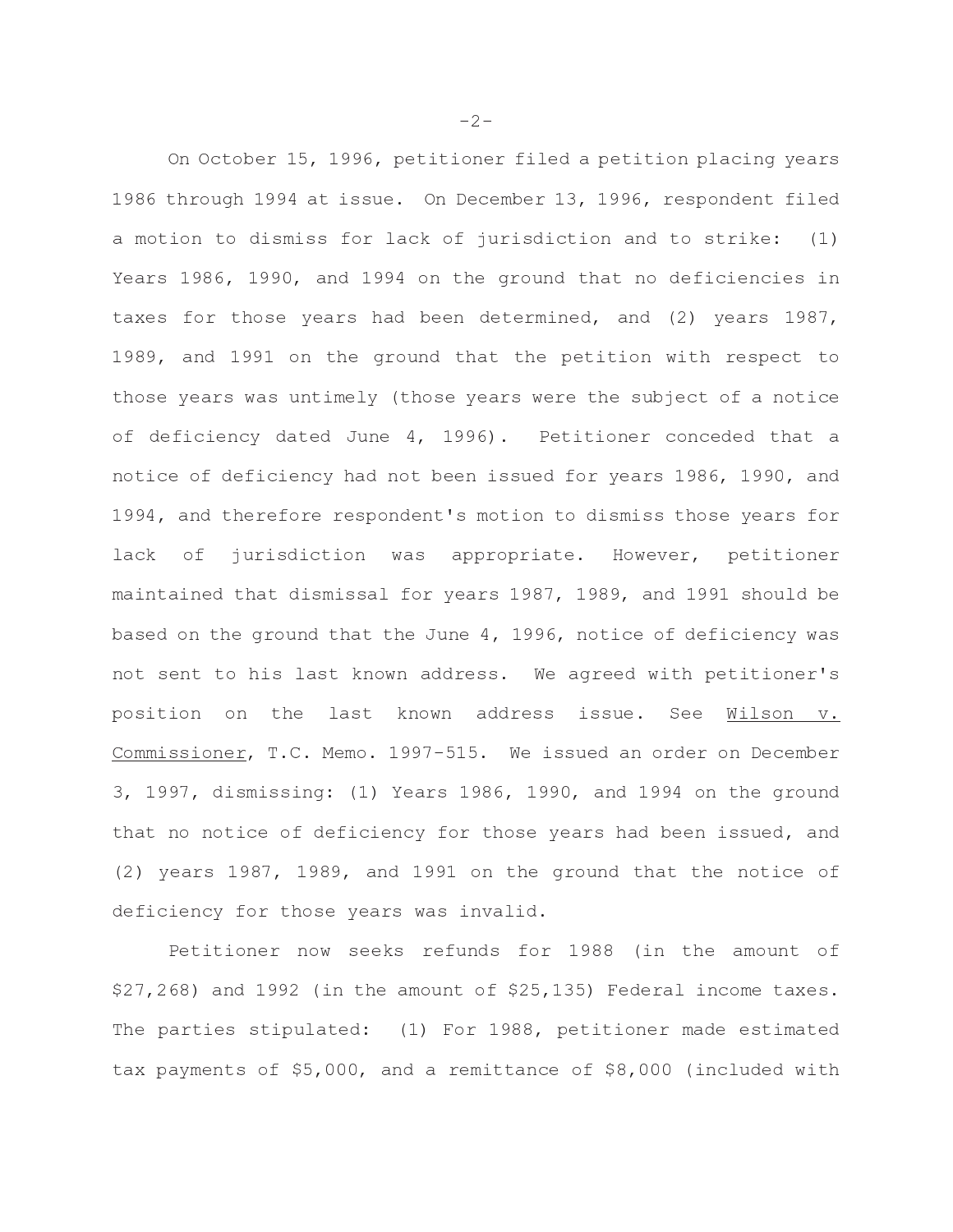petitioner's request for an extension of time to file his 1988 return), petitioner's tax liability is \$5,859, and no additions to tax are due; (2) for 1992, petitioner made payments (through withholdings) totaling \$39,368.97, petitioner's tax liability is \$41,300, and no additions to tax are due; and (3) for 1993, there is no deficiency, additions to tax, or overpayment.

The unresolved issues are: (1) The amount of overpayment for 1988; (2) whether there is a deficiency or overpayment for 1992; and (3) whether the statutorily imposed time limitations of sections 6511 and 6512 preclude petitioner from obtaining refunds for years 1988 and 1992 (if an overpayment exists for 1992).

All section references are to the Internal Revenue Code in effect for the years under consideration. All Rule references are to the Tax Court Rules of Practice and Procedure.

## FINDINGS OF FACT

Some of the facts have been stipulated and are found accordingly. The stipulation of facts and the exhibits submitted therewith are incorporated herein by this reference.

## Background

At the time petitioner filed his petition, he resided in Pacific Palisades, California. In 1974, petitioner received a juris doctorate from UCLA. He subsequently took graduate tax courses at New York University School of Law but did not receive a degree.

 $-3-$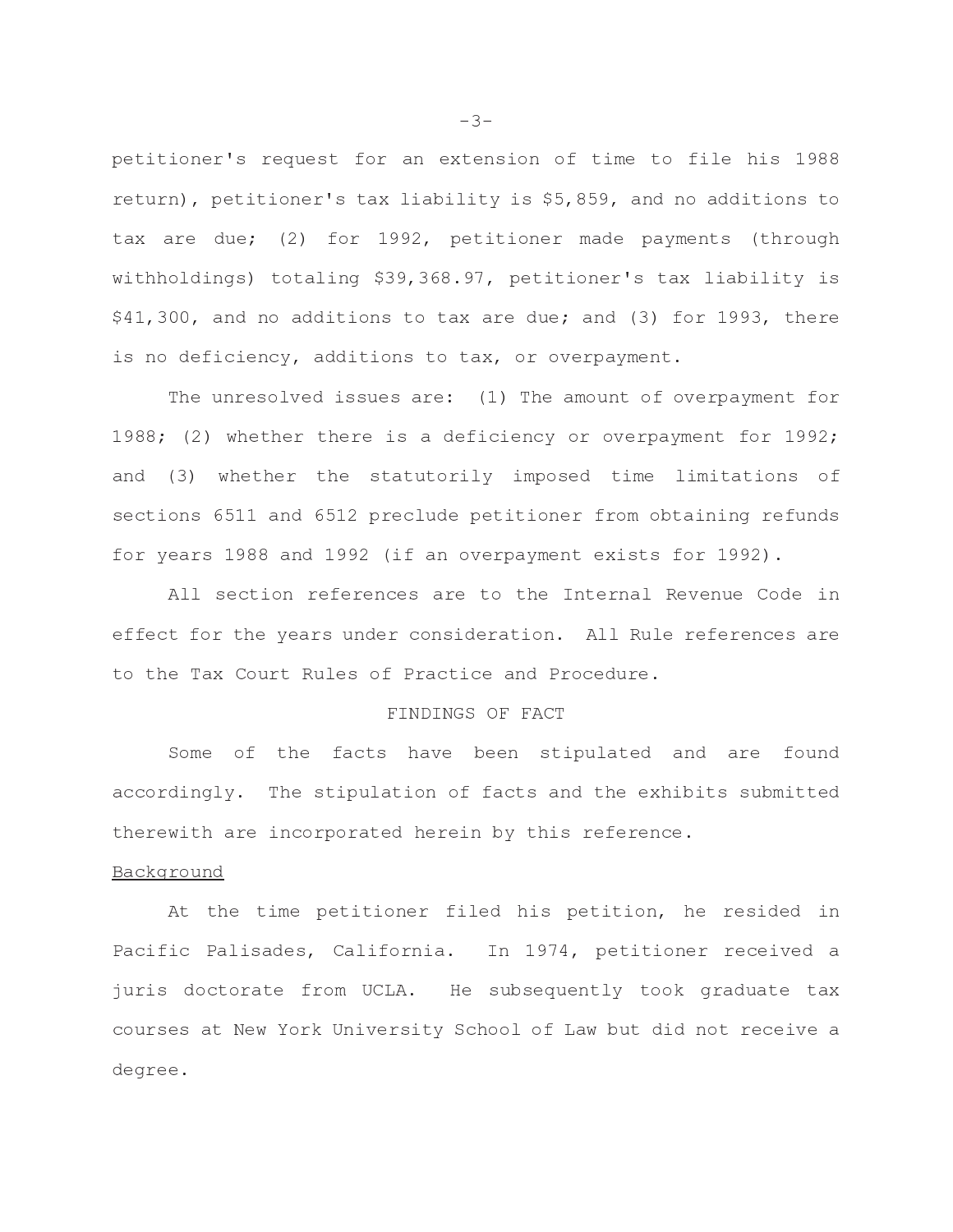Since graduating from law school, petitioner has practiced law in California. At the time of trial, he worked out of his home and was affiliated with several Santa Monica law firms, working in the area of financial mergers and acquisitions.

## 1986 Federal Income Tax Return

On January 30, 1990, petitioner filed his 1986 Federal income tax return, electing to have a \$1,177 overpayment for such year applied to his 1987 tax return.

### 1987 Tax Year

Petitioner made estimated tax payments of \$2,500 each on April 15, June 15, and September 15, 1987. On April 15, 1988, petitioner (1) requested an extension of time (to August 15, 1988) to file his 1987 tax return, and (2) remitted \$20,000 therewith.<sup>1</sup>

Petitioner did not file a 1987 return. Accordingly, on February 22, 1993, the Internal Revenue Service (IRS) filed a substitute 1987 return for petitioner based on payor information documents. On October 30, 1995, the IRS made a tax assessment for the year 1987 in the amount of \$12,751. The IRS applied the \$1,177 overpayment from 1986 to petitioner's 1987 tax liability.

 $-4-$ 

The Internal Revenue Service credited \$4,201 to petitioner's then wife's account and \$15,799 to petitioner's account.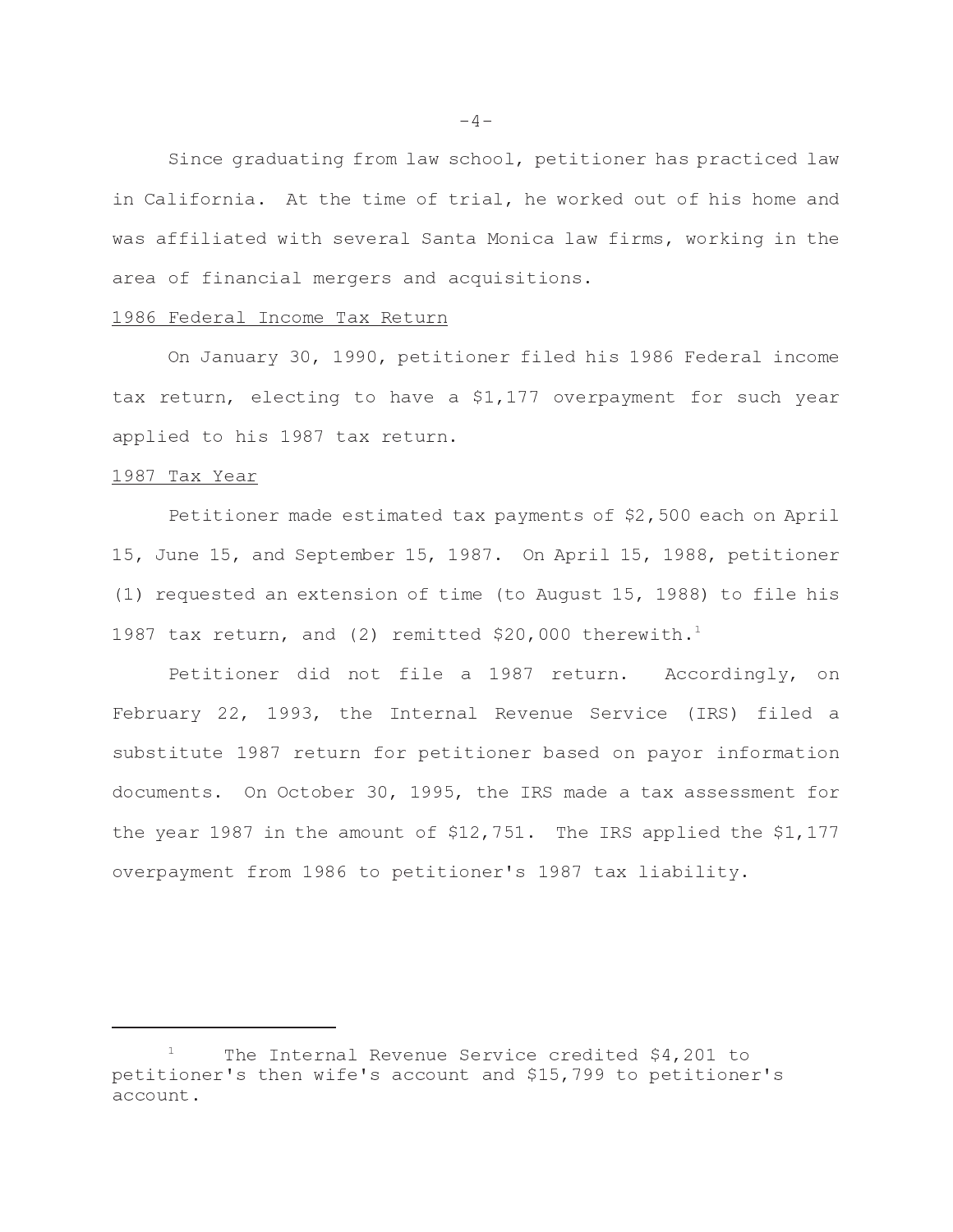#### 1988 Tax Year

For his 1988 tax year, petitioner made two estimated tax payments of \$2,500 each on June 17 and September 19, 1988. On April 15, 1989, petitioner requested (1) an extension of time (to August 15, 1989) to file his 1988 tax return, and (2) remitted \$8,000 therewith.

Petitioner did not file a 1988 return. On March 1, 1993, the IRS filed a substitute 1988 return for petitioner based on payor information documents. The parties have stipulated that petitioner's tax liability for 1988 is \$5,859.

No overpayment from 1987 was applied to petitioner's 1988 tax obligation. The \$13,000 (\$5,000 estimated tax payments plus \$8,000 remitted on April 15, 1989) was noted on the 1988 IRS records for petitioner but was not applied to his 1988 tax obligation.

### 1989 Tax Year

On September 15, 1989, petitioner made a \$7,500 estimated tax payment toward his 1989 tax year. On April 15, 1990, petitioner (1) requested an extension of time to file his 1989 return, and (2) remitted \$1,000 therewith.

On March 8, 1993, the IRS filed a substitute 1989 return for petitioner. On April 30, 1995, the IRS received a 1989 return from petitioner. On October 30, 1995, the IRS made a \$14,261 tax assessment for 1989.

 $-5-$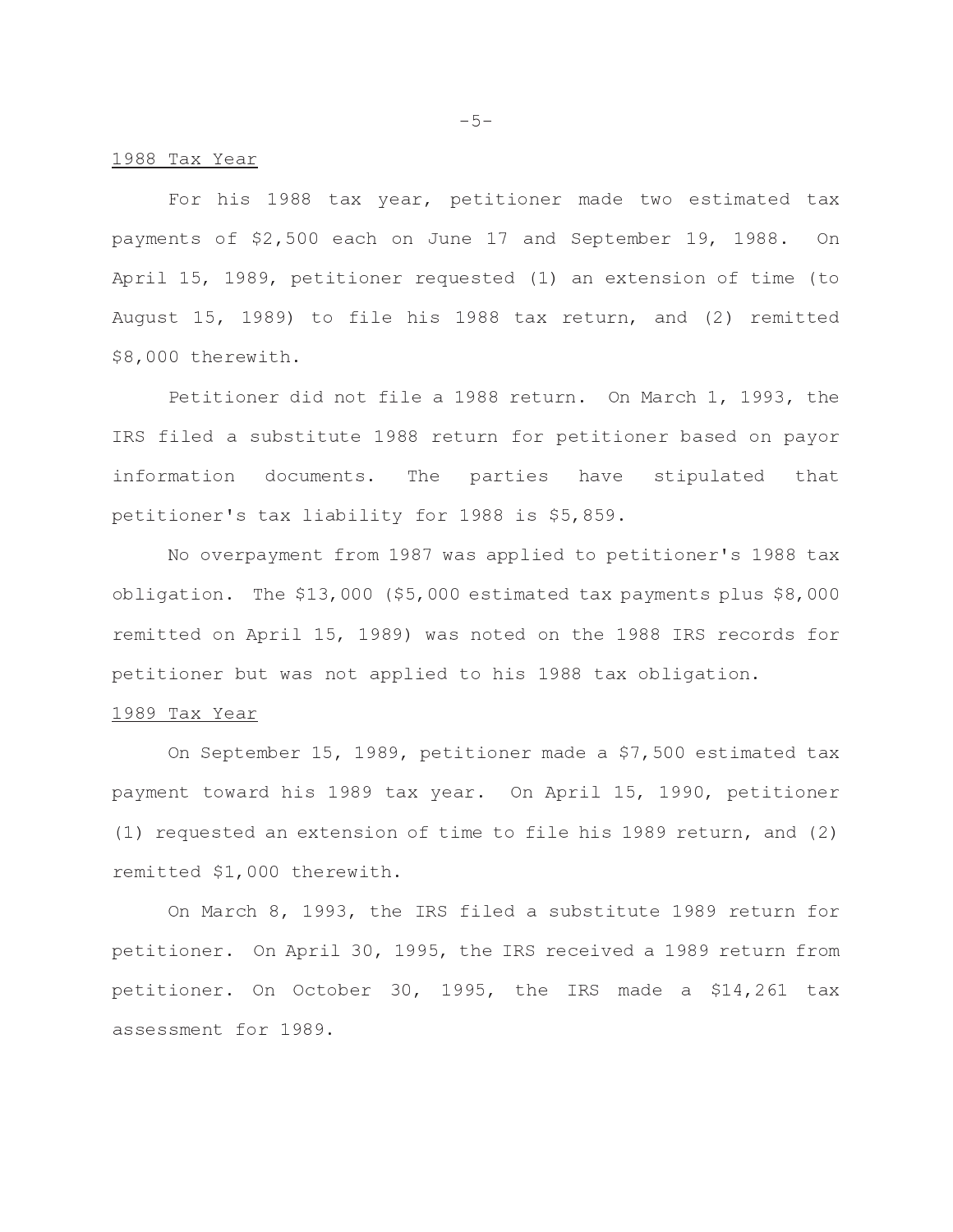#### 1990 Tax Year

On September 13, 1992, respondent received petitioner's 1990 return. The return reflected a \$3,209 overpayment to be applied to petitioner's 1991 tax liability. However, the amount of the overpayment was based on a computational error; the correct amount of the overpayment is \$1,054.24.

### 1991 Tax Year

Petitioner did not file a 1991 return. Accordingly, on March 15, 1993, the IRS filed a substitute 1991 return for petitioner. The \$1,054.24 overpayment from 1990 was applied to petitioner's 1991 tax liability.

On October 30, 1995, the IRS made a \$35,957 tax assessment for 1991. The IRS gave petitioner credit for \$37,433 in withheld taxes.

Petitioner elected to receive a refund in the amount of  $$2,530.24$  (\$37,433 + \$1,054.24 = \$38,487.24; \$38,487.24 - \$35,957  $=$  \$2,530.24) with regard to 1991, which was mailed to petitioner on April 27, 1998, with interest.

## 1992 Tax Year

On April 15, 1993, petitioner requested an extension of time to October 15, 1993, to file his 1992 return.

Petitioner did not file a 1992 return. On June 5, 1995, the IRS filed a substitute 1992 return for petitioner from payor

 $-6-$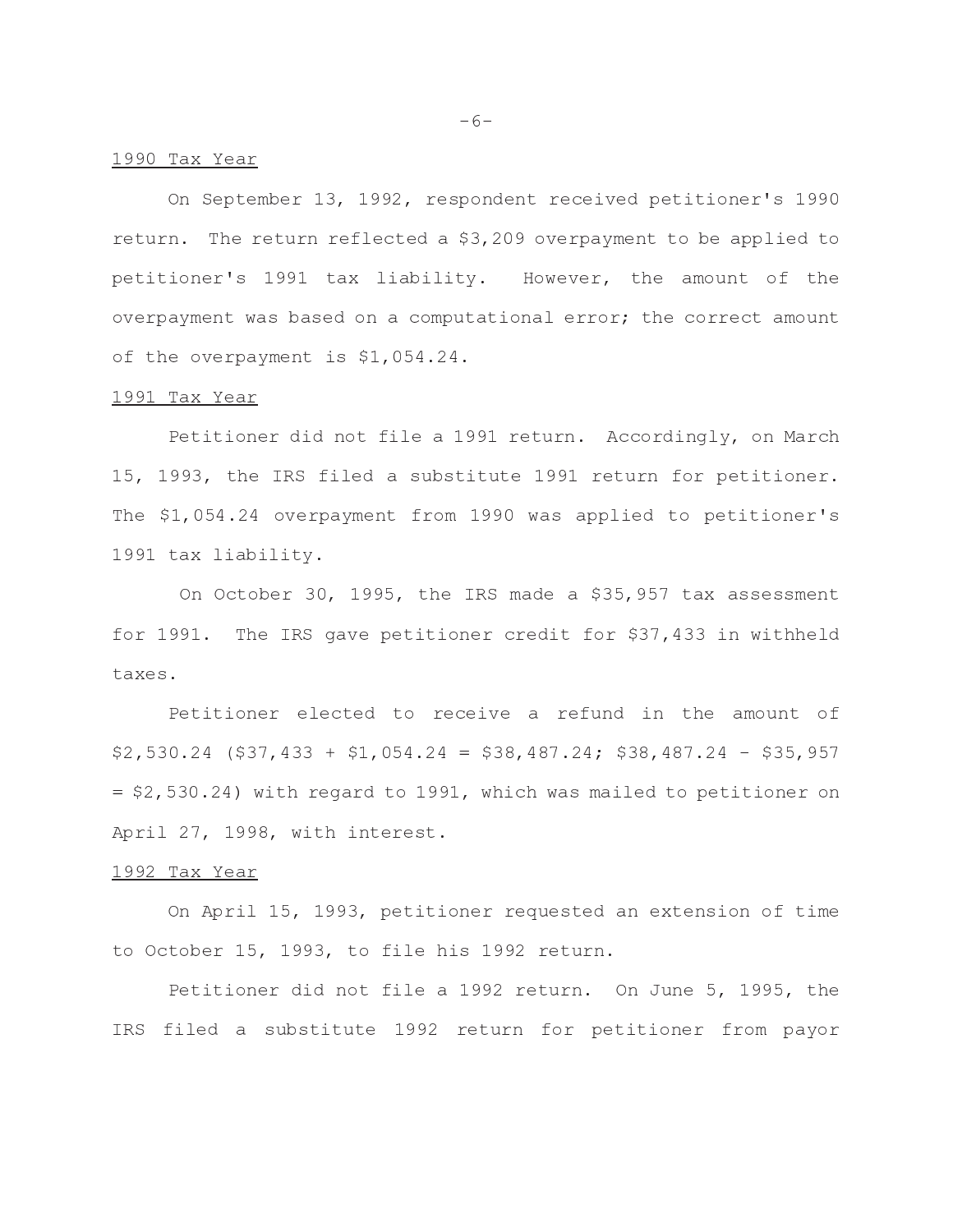information documents. Petitioner's tax liability for 1992 is \$41,300.

For 1992, petitioner paid \$39,368.97 in withheld income taxes. Notice of Deficiency

In the notice of deficiency mailed on July 8, 1996, respondent determined that petitioner failed to file returns for 1988, 1992, and 1993 and is liable for deficiencies and additions to tax for those years in amounts stated earlier. The notice of deficiency is based upon the substitute returns, and the deficiency computations are based upon the allowance of the standard deduction and one personal exemption.

### OPINION

As a consequence of the parties' stipulations with respect to 1993, the only disputed years are 1988 and 1992. Petitioner contends that he is entitled to refunds for both of these years. Respondent agrees that petitioner would be entitled to a refund for 1988 but for the expiration of the period of limitations. However, respondent disagrees with the amount of overpayment petitioner claims. For 1992, respondent maintains that petitioner is not entitled to a refund, but rather, owes taxes.

The task before us has been rendered more difficult because of the existence of computational errors and other mistakes in respondent's records regarding petitioner's 1986-93 tax years, and the incoherent manner in which petitioner presented the facts.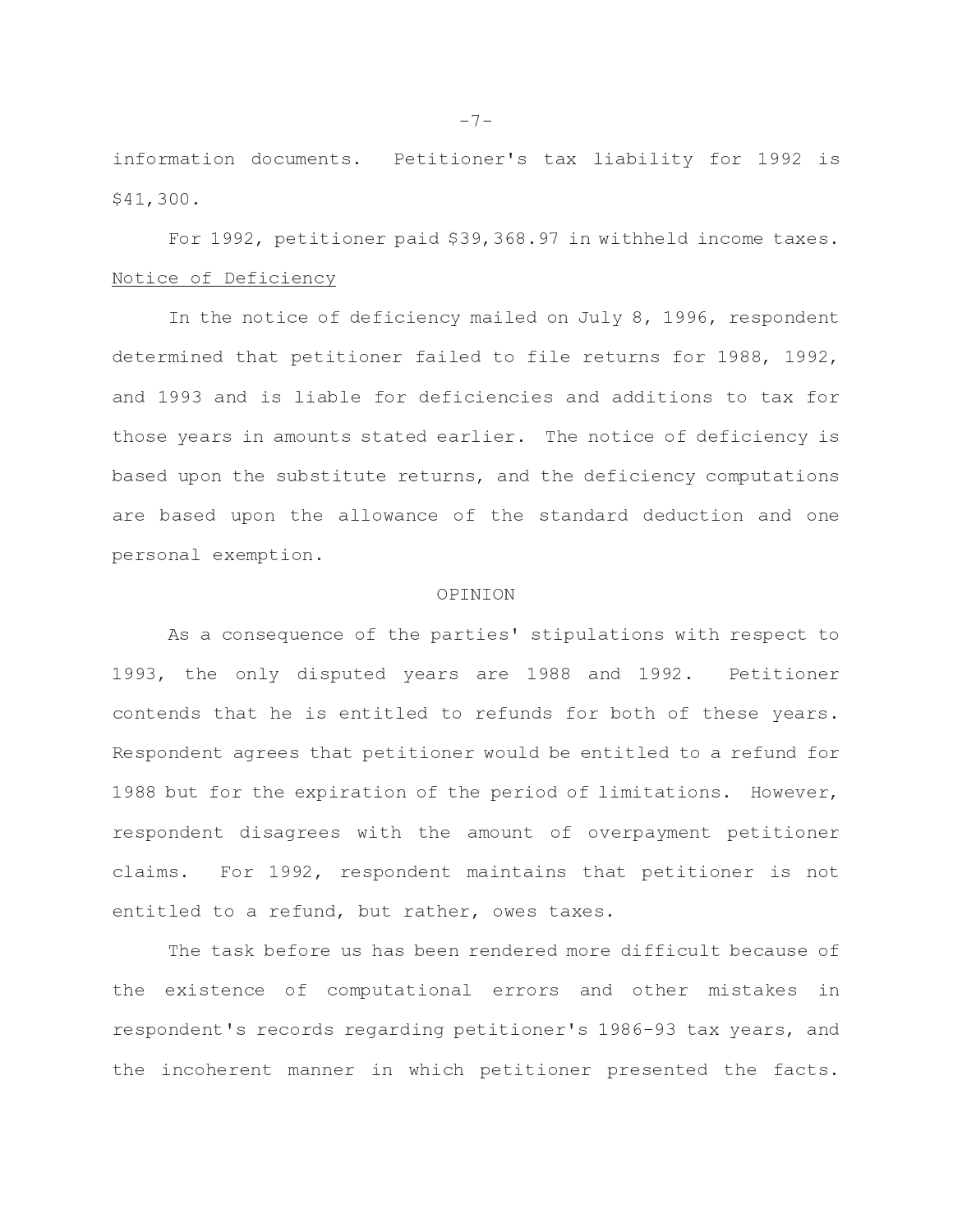Nevertheless, we are able to ascertain from the record (sketchy as it is) that petitioner overpaid his 1988 taxes and underpaid his  $1992$  taxes.

For 1988, the parties stipulated that (1) petitioner made estimated tax payments of \$5,000, and remitted \$8,000 with his request for an extension of time to file his 1988 return, and (2) petitioner's tax liability is \$5,859. Petitioner contends that in addition to the \$13,000 he sent to the IRS, he is entitled to the benefit of overpayments from prior years (totaling \$20,127) for which he was not properly given credit, resulting in an aggregate 1988 overpayment of \$27,268.<sup>2</sup>

For tax year 1992, petitioner contends that he had a  $$25,739^3$ carryover payment from 1991 for which he was not properly given credit. Consequently, petitioner claims he is entitled to a  $$23,808<sup>4</sup>$  refund for 1992 (\$39,368.97 + \$25,739 = \$65,108.97;  $$65,108.97 - $41,300 = $23,808.97$ .

Pursuant to section  $6512(b)(1)$ , we have jurisdiction to determine the existence and amount of any overpayment of tax to be credited or refunded for years that are properly before us. An

 $-8-$ 

On brief, petitioner stated that he is due a refund for 1988 in the amount of \$28,268 but made a \$1,000 mathematical mistake.

We are unable to ascertain how petitioner determined the \$25,739 carryover payment.

On brief, petitioner (making another mathematical mistake) stated that his 1992 refund should be \$24,135.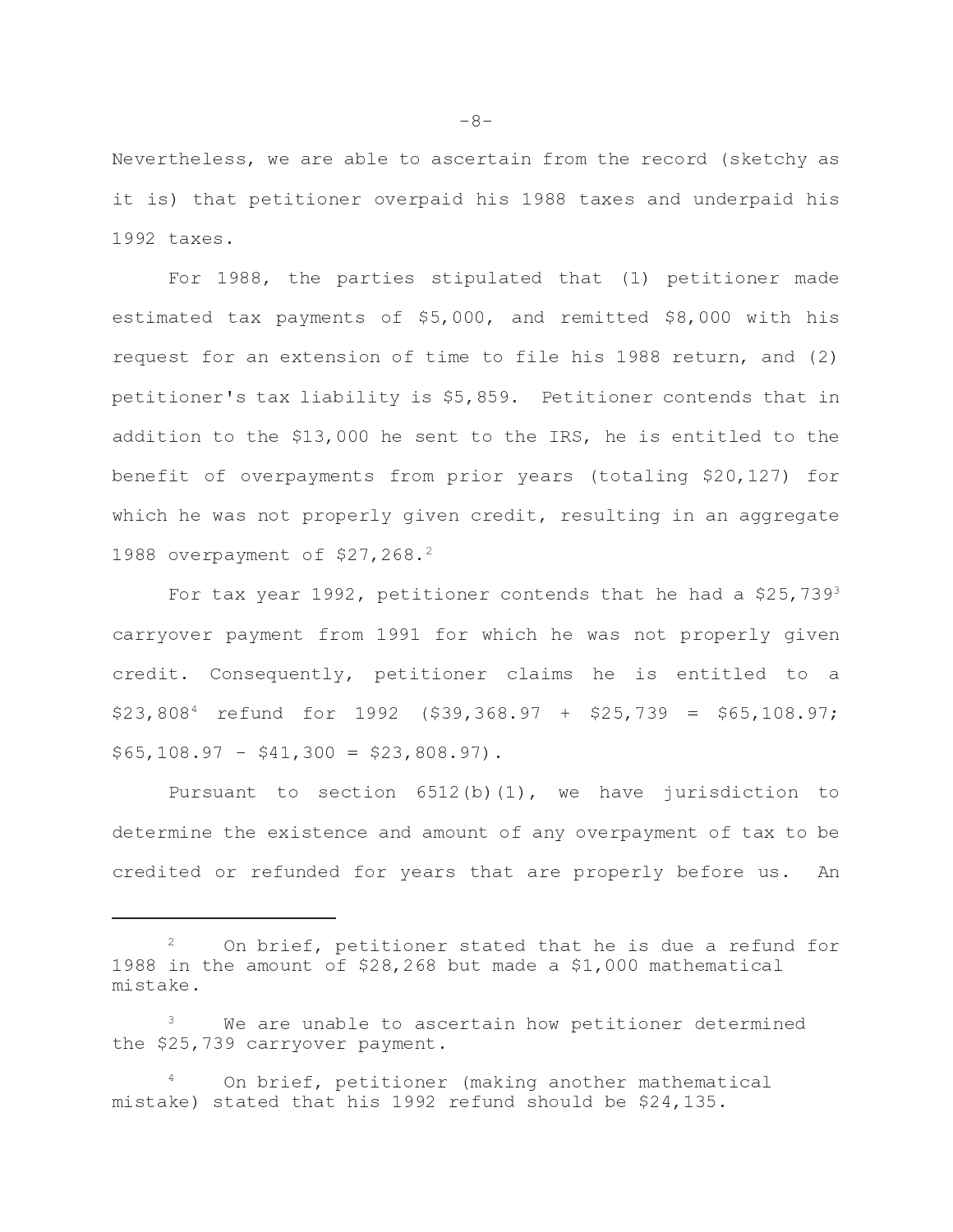"overpayment" is the excess of the amount of tax that has been paid over the amount of tax that is properly due. See, e.g., Bachner v. Commissioner, 109 T.C. 125, 128-129 (1997), affd. without published opinion 172 F.3d 859 (3d Cir. 1998). However, where, as here, the taxpayer failed to file 1988 or 1992 tax returns before the notice of deficiency was mailed, our jurisdiction with regard to claimed refunds is limited to taxes paid during the 2-year period prior to the date the notice of deficiency was mailed. See secs. 6511(b)(2),  $56512(b)(3)(B);$  Commissioner v. Lundy, 516 U.S. 235,

SEC. 6511. LIMITATIONS ON CREDIT OR REFUND.

(2) Limit on amount of credit or refund.--

(A) Limit where claim filed within 3year period.--If the claim was filed by the taxpayer during the 3-year period prescribed in subsection (a), the amount of the credit or refund shall not exceed the portion of the tax paid within the period, immediately preceding the filing of the claim, equal to 3 years plus the period of any extension of time for filing the return. If the tax was required to be paid by means of a stamp, the amount of the credit or refund shall not exceed the portion of the tax paid within the 3 years immediately preceding the filing of the claim.

> (B) Limit where claim not filed within  $(continued, \ldots)$

 $\,$  5 Sec. 6511(a) generally provides that a claim for credit or refund of an overpayment of tax must be filed by the taxpayer within 3 years from the time the return was filed or within 2 years from the time the tax was paid, whichever period expires later. Sec. 6511(a) also expressly provides that, if no return is filed, the claim must be filed within 2 years from the time the tax was paid. Sec.  $6511(b)(2)$  provides limitations on the amount of any credit or refund, as follows: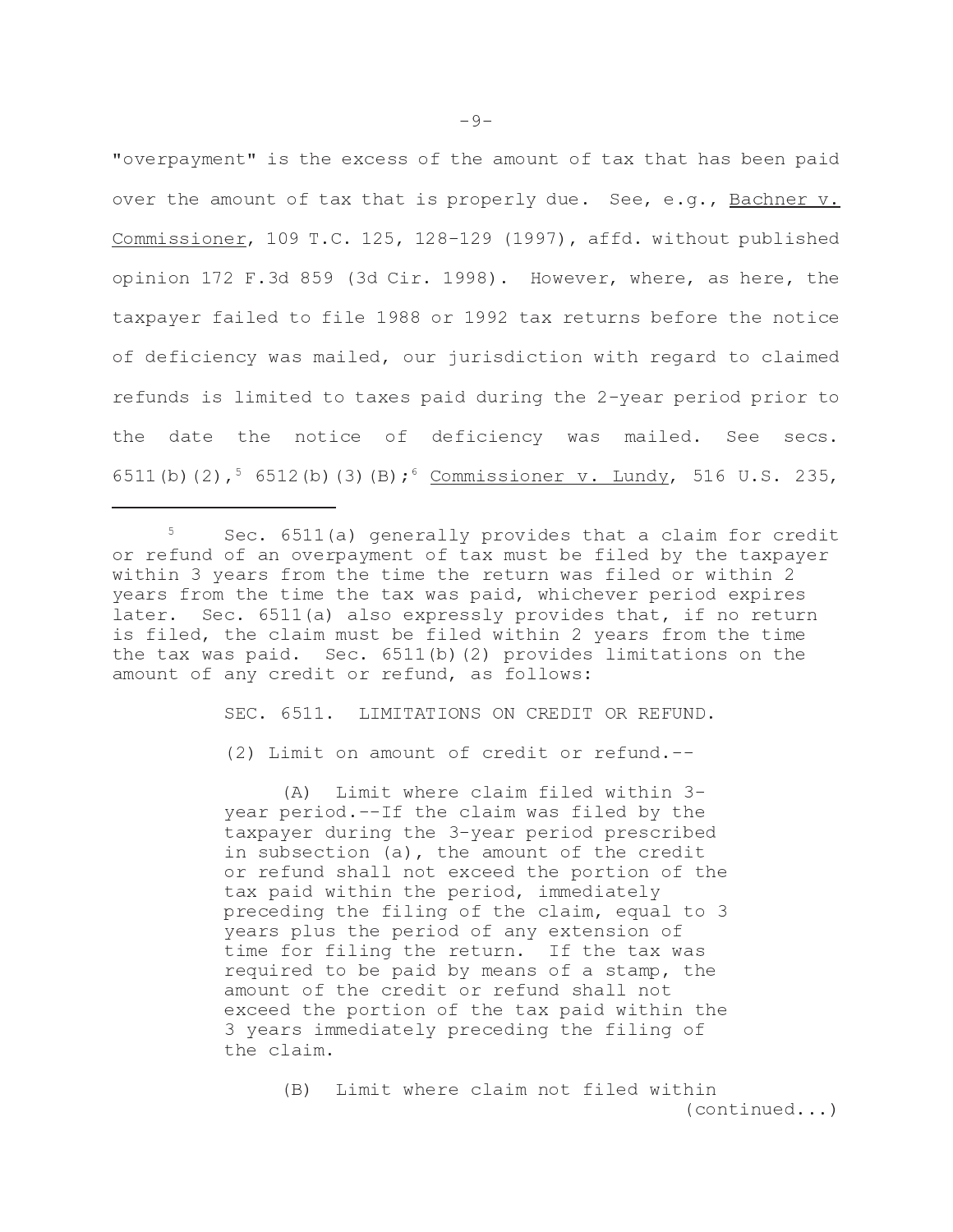$5(\ldots \text{continued})$ 3-year period.--If the claim was not filed within such 3-year period, the amount of the credit or refund shall not exceed the portion of the tax paid during the 2 years immediately preceding the filing of the claim.

(C) Limit if no claim filed.--If no claim was filed, the credit or refund shall not exceed the amount which would be allowable under subparagraph (A) or (B), as the case may be, if claim was filed on the date the credit or refund is allowed.

Sec. 6512(b)(3) limits the amount of the credit or refund as follows:

> SEC. 6512. LIMITATIONS IN CASE OF PETITION TO TAX COURT.

(3) Limit on amount of credit or refund.--No such credit or refund shall be allowed or made of any portion of the tax unless the Tax Court determines as part of its decision that such portion was paid--

(A) After the mailing of the notice of deficiency,

(B) Within the period which would be applicable under section  $6511(b)$  (2), (c), or (d), if on the date of the mailing of the notice of deficiency a claim had been filed (whether or not filed) stating the grounds upon which the Tax Court finds that there is an overpayment, or

(C) Within the period which would be applicable under section  $6511(b)$  (2), (c), or (d), in respect of any claim for refund filed within the applicable period specified in section 6511 and before the date of the mailing of the notice of deficiency--

> which had not been disallowed  $(i)$ before that date,

> > $(continued...)$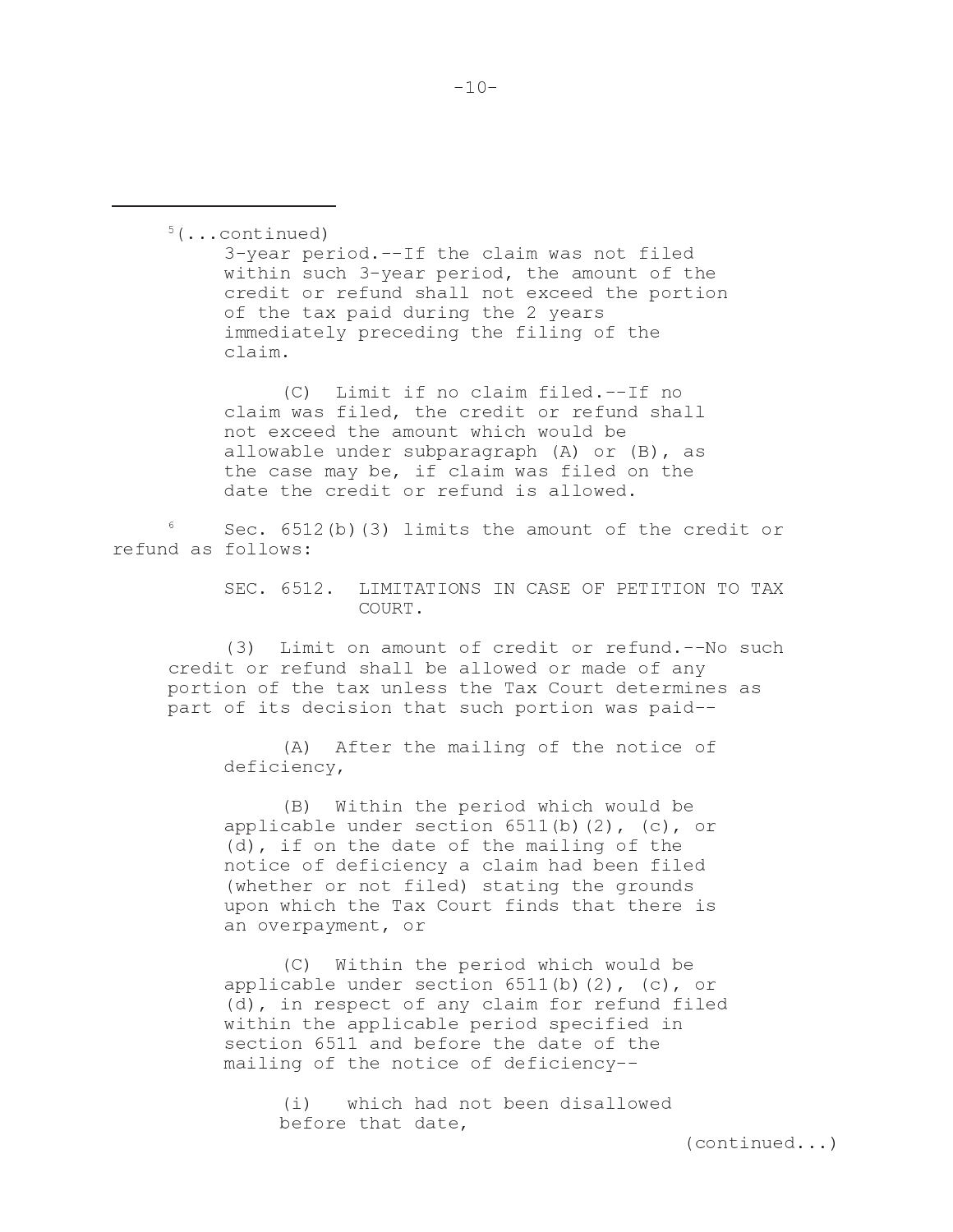243-244 (1996);<sup>7</sup> Wadlow v. Commissioner, 112 T.C. 247 (1999); Hart v. Commissioner, T.C. Memo. 1999-186; James v. Commissioner, T.C. Memo, 1999-160.

The notice of deficiency concerning petitioner's 1988 tax year was mailed on July 8, 1996, and petitioner did not file a 1988 return by that date.<sup>8</sup> As a result, petitioner's claimed refund is limited to the amount of 1988 taxes he paid in the 2 years prior to July 8, 1996.

In 1988, petitioner made estimated tax payments of \$5,000, which are deemed to have been paid as of April 15, 1989. See sec. 6513(b)(2). In addition, petitioner remitted \$8,000 with his request for an extension of time to file his 1988 tax return.

For purposes of resolving disputes as to whether a claim for refund is time barred under section 6511, we must determine whether

(ii) which had been disallowed before that date and in respect of which a timely suit for refund could have been commenced as of that date, or

(iii) in respect of which a suit for refund had been commenced before that date and within the period specified in section 6532.

Although sec. 1282(a) of the Taxpayer Relief Act of 1997, Pub. L. 105-34, 111 Stat. 788, 1037, amended sec. 6512(b)(3) in response to the result in Commissioner v. Lundy, 516 U.S. 235 (1996), this amendment is inapplicable to the instant proceeding because the amendment applies to claims for credit or refund for taxable years ending after Aug. 5, 1997.

Petitioner is deemed to have filed his refund claim on July 8, 1996, the date the notice of deficiency was mailed. See sec.  $6512(b)(3)(B)$ .

 $6(\ldots \text{continued})$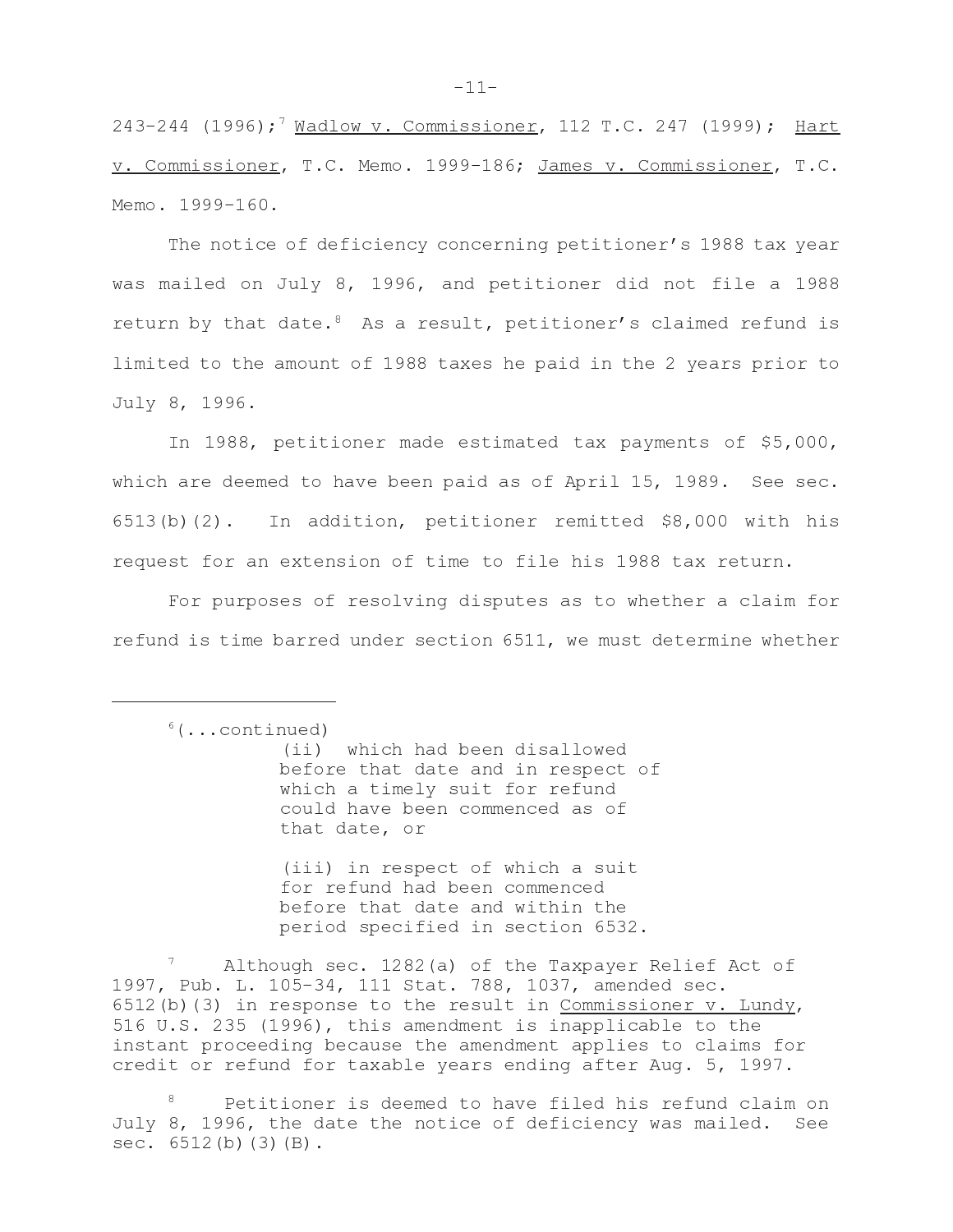the remittance in question is a payment of tax or a deposit. In the instant case, there is no evidence in the record to indicate petitioner intended either the \$5,000 in estimated tax payments or the \$8,000 remittance included with his request for an extension of time to file his 1988 tax return to be anything other than that which it purports to be; namely, a payment against petitioner's 1988 tax liability. Cf. Risman v. Commissioner, 100 T.C. 191 (1993). Moreover, we are mindful that an appeal in this case lies with the U.S. Court of Appeals for the Ninth Circuit, which in Ott v. United States, 141 F.3d 1306 (9th Cir. 1998), stated that as a matter of statutory construction, a remittance with a request for an extension of time to file a tax return constituted a tax payment, not merely a deposit. Consequently, the Court of Appeals held that the limitations period for seeking a refund of taxes paid in Ott began to run at the time of remittance. Id. at 1309. A similar holding is required in this case. See Golsen v. Commissioner, 54 T.C. 742 (1970), affd. 445 F.2d 985 (10th Cir.  $1971$ .

To summarize, petitioner's claimed overpayment for 1988 is time barred. See Commissioner v. Lundy, supra.

With regard to 1992, petitioner had \$39,368.97 in withheld income taxes, which is deemed to have been paid on April 15, 1993. See sec. 6513(b) (1). The parties have stipulated that petitioner's

 $-12-$